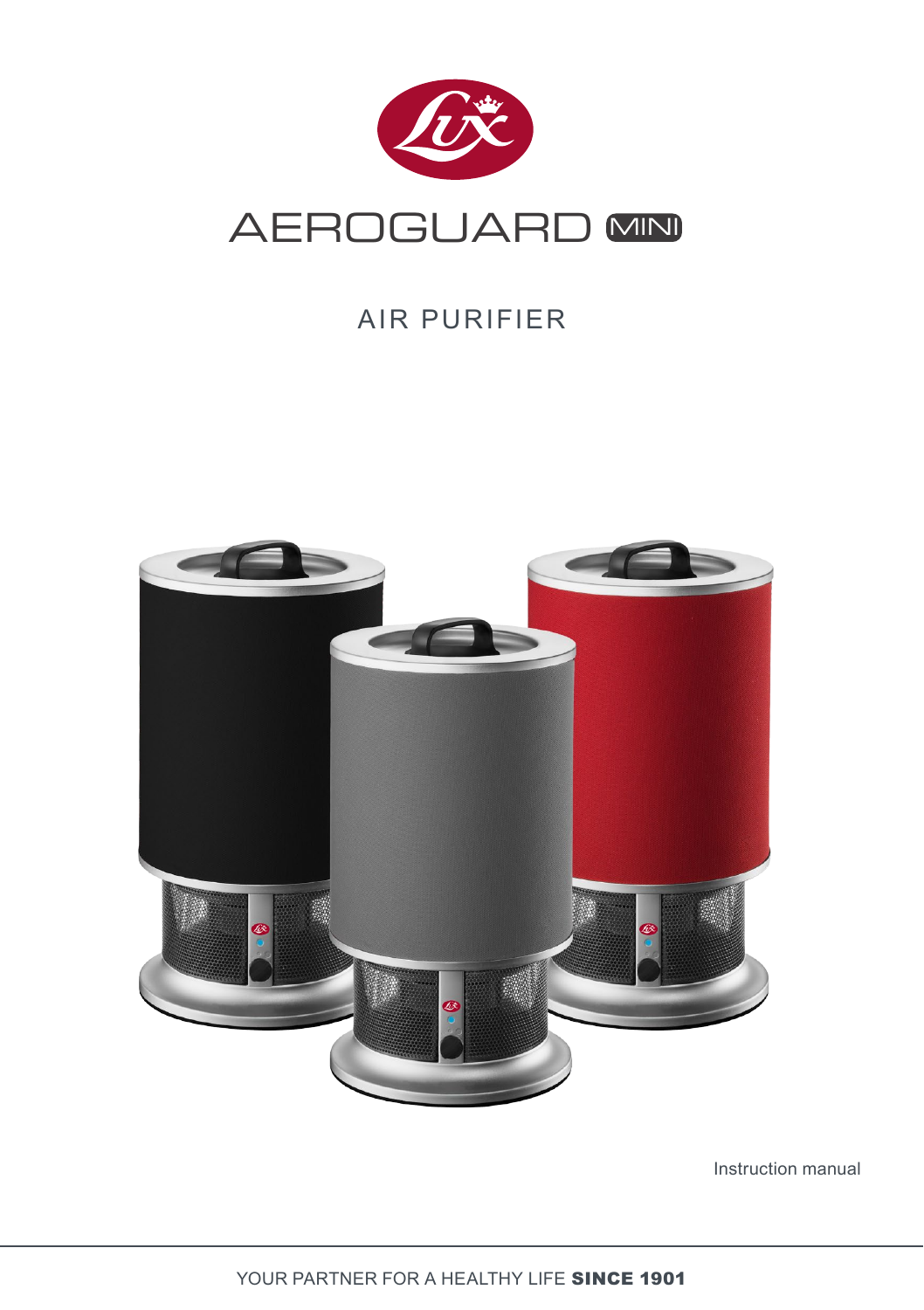# **Safety Instructions**

The air cleaner is an electrical appliance and should be treated accordingly. Follow these safety instructions and retain this booklet for reference.

- This appliance can be used by children aged from 8 years and above and persons with reduced physical, sensory or mental capabilities or lack of experience and knowledge if they have been given supervision or instruction concerning use of the appliance in a safe way and understand the hazards involved. Children shall not play with the appliance. Cleaning and user maintenance shall not be made by children without supervision.
- Only operate the unit according to this instruction manual
- Compare the electric contact data on the rating plate with the mains voltage, frequency and maximal ampere, these figures have to comply.
- The mains have to be protected by a 16A or a 10A fuse.
- To reduce the risk of electrical shock, this appliance has a grounded plug. Do not change the plug in any way.
- To avoid electric shock and fire hazards, plug directly into an grounded electrical outlet (see voltage unit).
- Do not attempt to repair or adjust the unit by yourself. Always contact a Lux Service **Center**
- Do not use outdoors or in humid rooms.
- Do not clean your appliance with water or any liquid agent.
- If liquid enters the air cleaner, turn it off, unplug the unit and have it inspected by an authorised Lux service person.
- Do not use near oxygen tanks or flammable gases.
- Do not locate under a smoke alarm.
- If the supply cord is damaged, it must be replaced by the manufacturer, its service agent or similarly qualified persons in order to avoid a hazard.
- Do not pull or carry the unit by the cord. Pay attention not to pull the cord around sharp edges or corners and keep it away from heated surfaces.
- Do not handle the unit with wet hands.
- Keep hair, finger and clothing away from the unit moving parts.
- To avoid any eye damage, do not stare at the UV lights in the unit when operating.
- Before cleaning the units or changing the filters always switch off the unit and pull the plug out of the socket.
- Do not put objects on top of or inside the unit.
- Do not allow foreign objects to enter the ventilation o exhaust openings
- Do not block the grills and position the unit so that there is enough space for the air to circulate.
- Keep the unit clean.
- Prior to cleaning or other maintenance, the appliance must be disconnected from the supply mains.
- Use only ORIGINAL Lux spare parts and consumables.

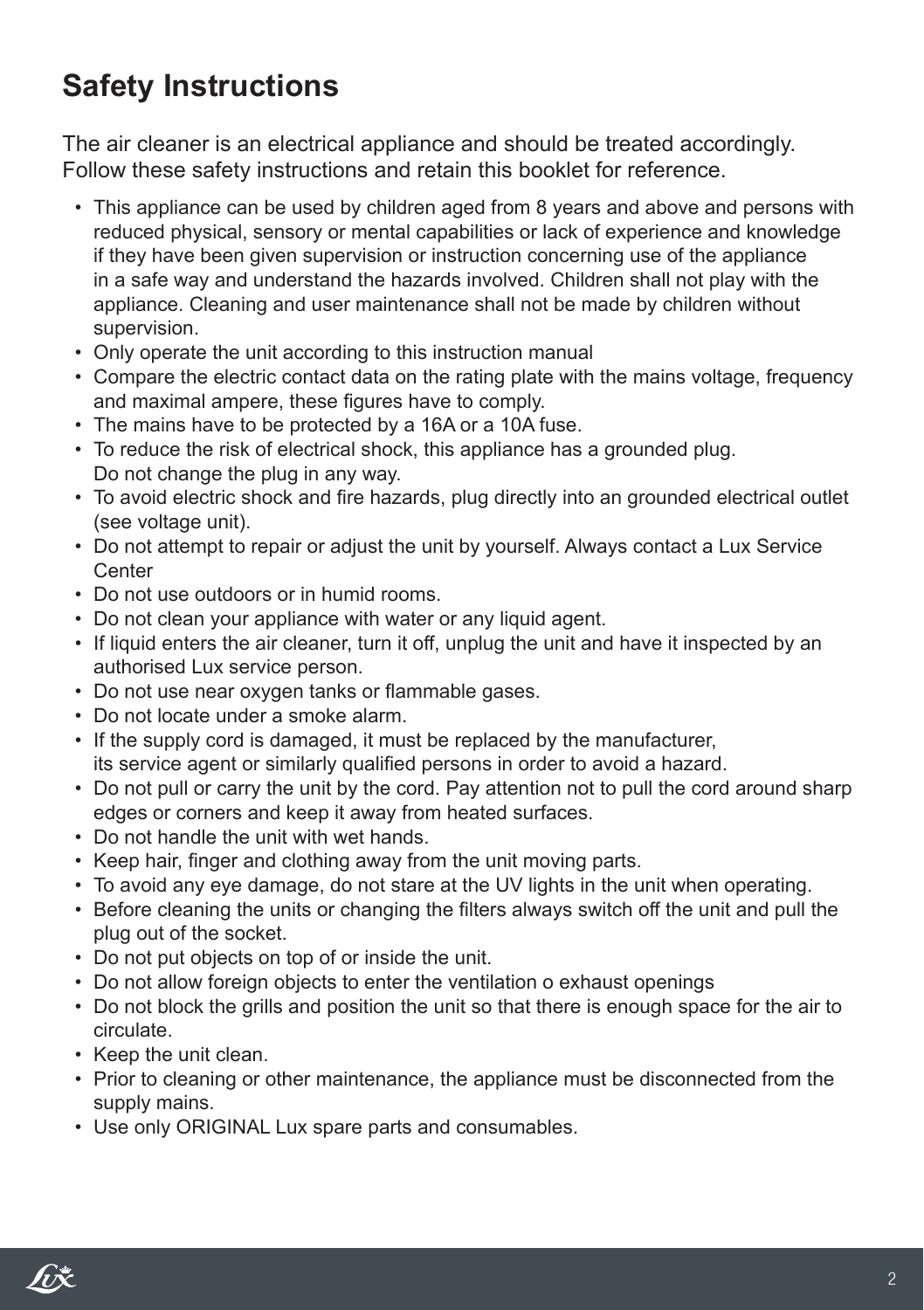**We congratulate you for choosing Lux AEROGUARD MINI the Swiss quality air cleaner. Before operating the unit please read the instruction manual carefully and keep it for future reference.**



## **Lux AEROGUARD MINI Five stage Filtration System**

#### **Stage 1: Washable Prefilter**

The pre-filter removes large particulates such as hair, dust clumps.

#### **Stage 2: HEPA Filter**

HEPA- High Efficiency Particulate Airfilter is 99.95% efficient at removing particles as small as 0.3 microns in size from the air such as pollen, mildew spores, dust and particles.

#### **Stage 3: Carbon layer**

The carbon layer removes household odours and gases from household cleaners, paints, solvents, carpets, furniture and other materials containing chemical substances.

#### **Stage 4: UV LED light**

A photocatalytic oxidation reaction occurs when the UV light strikes the titanium dioxide (Ti0 $_{\textrm{\tiny{2}}}$  coating on the inside of the filter cartridge). This eliminates harmful contaminants in the environment.

#### **Stage 5: Ionizer**

The ionizer charges particles with negative ions so they will clump together, making them easier to remove from the air or from the surface where they fall.

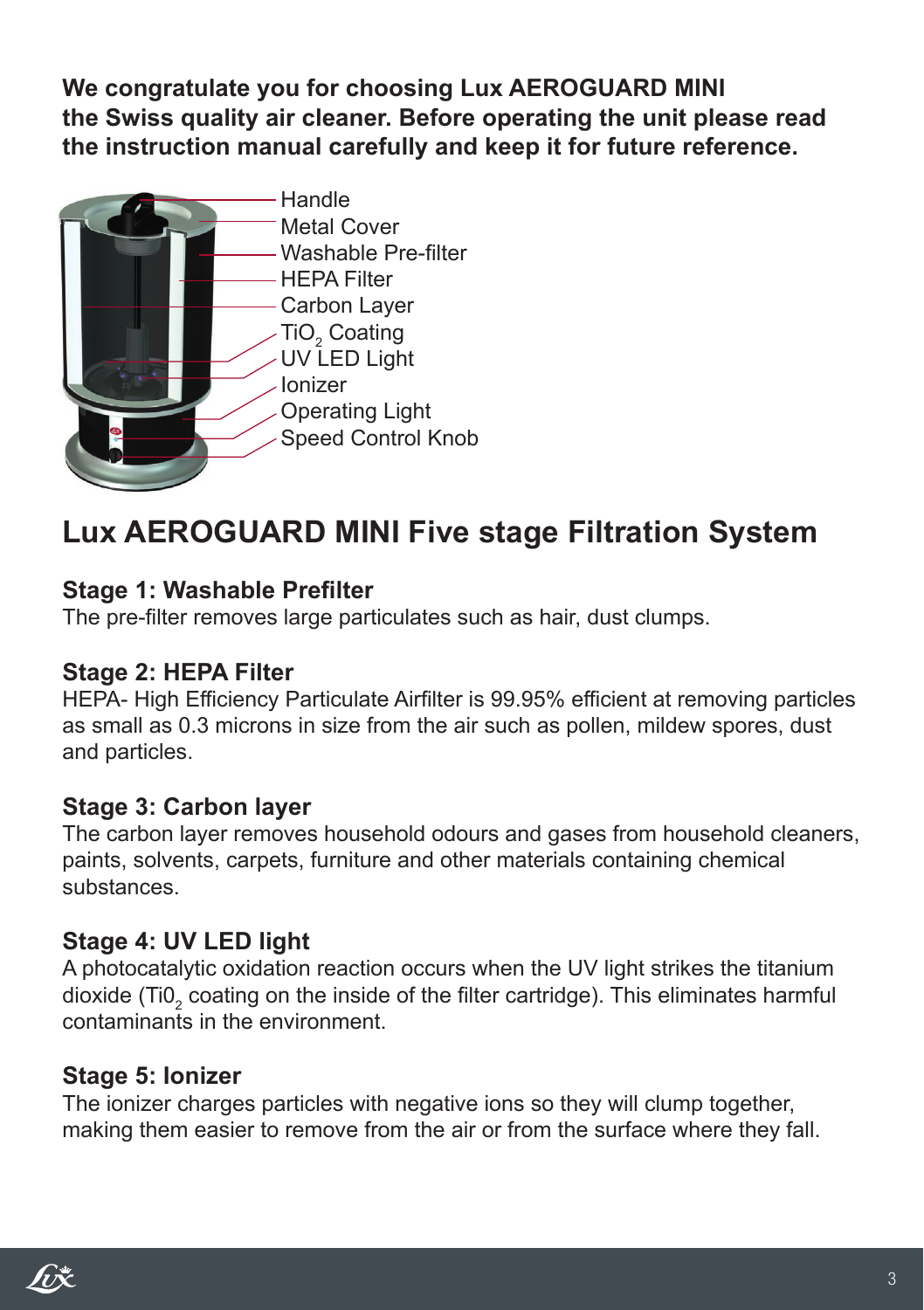## **Operation**

Place the unit in a location that allows air to circulate freely. The minimum suggested distance from another object is 10 cm.

- 1. Plug the cord into a socket.
- 2. Turn the unit on by turning the speed knob.
- 3. The blue operating light will turn on, indicating the unit is working.
- 4. For initial cleaning of the air, or for very polluted air, we suggest to start the unit in the speed level 3.
- 5. After initial cleaning you can choose the speed that best suits your environment and needs.

## **Cleaning and maintenance**

Before cleaning the unit or changing the filters turn off the unit and unplug the cable. To clean the unit surface use a soft, damp cloth.

**Clean the pre-filter** when it becomes visibly covered with dust. Wash it by hand or in the washing machine gentle cycle. Let it air dry thoroughly before replacing it. Replace the pre-filter if it no longer fits, or if it gets damaged.

## **Pre-filter and HEPA Filter replacement**



- 1. Unscrew the handle on the top of the unit. (A)
- 2. Lift off the top and take out the HEPA filter cartridge. (B)
- 3. Remove the used pre-filter
- 4. Remove the metal screen
- 5. If clogged dispose the HEPA Filter and replace it with a new one.
- 6. Place the metal screen on the HEPA Filter
- 7. Pull the cleaned pre-filter or the new pre-filter so it fits properly and covers the metal screen. (C)
- 8. Place the filters back on the unit making sure that the screen is properly inserted in the unit, and place the lid on the filter. (D)
- 9. Insert the handle and turn clockwise to tighten. Do not over-tighten the handle.
- 10. Plug the unit in and turn it on.

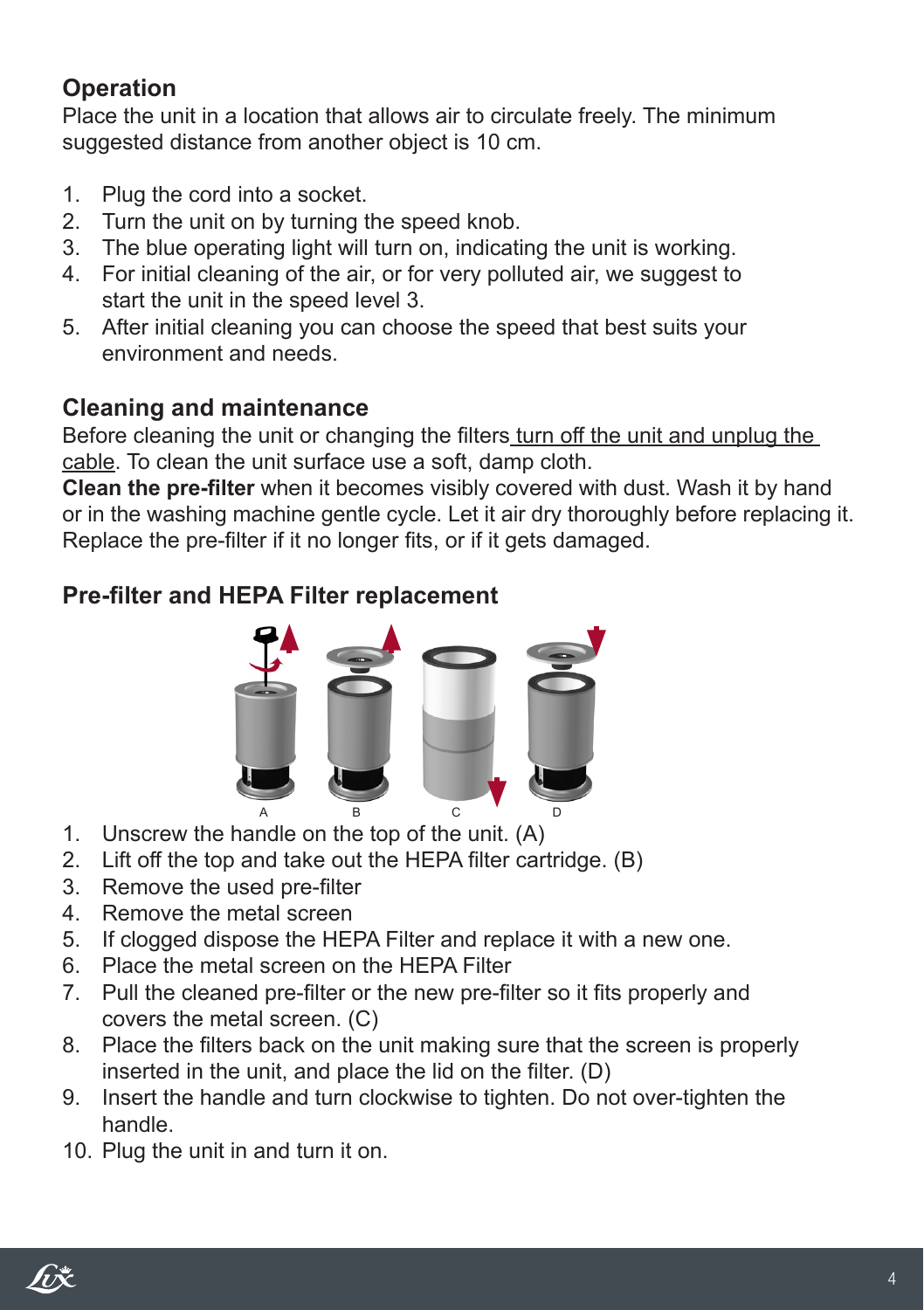### **Technical Data**

|                   | <b>DIMENSIONS</b> | <b>WEIGHT</b> | <b>MAX ROOM SIZE</b> |
|-------------------|-------------------|---------------|----------------------|
|                   | 47.6cm x 25.4cm   | 4.2 Kg        | 14m <sup>2</sup>     |
| <b>STAGE</b>      |                   | $\subset$     | O                    |
|                   | UV                | ヽlノ<br>UV     | Uν                   |
| <b>AIRFLOW</b>    | $34m^3/h$         | $55m^3/h$     | 175m <sup>3</sup> /h |
| POWER CONSUMPTION | 11 <sub>W</sub>   | <b>13W</b>    | <b>22W</b>           |



This symbol on the product or on its packaging indicates that this product may not be treated as household waste. Instead it shall be handed over to a Lux service or collection point for the recycling of electrical and electronic equipment. By ensuring this product is disposed of correctly, you will help prevent potential negative consequences for the environment and human health which could otherwise be caused by inappropriate waste handling this product.

As the HEPA filter captures particulates, it will darken over time. **Replace the HEPA filter** when it darkens to example:



**Replace the filter latest after 12 month!**